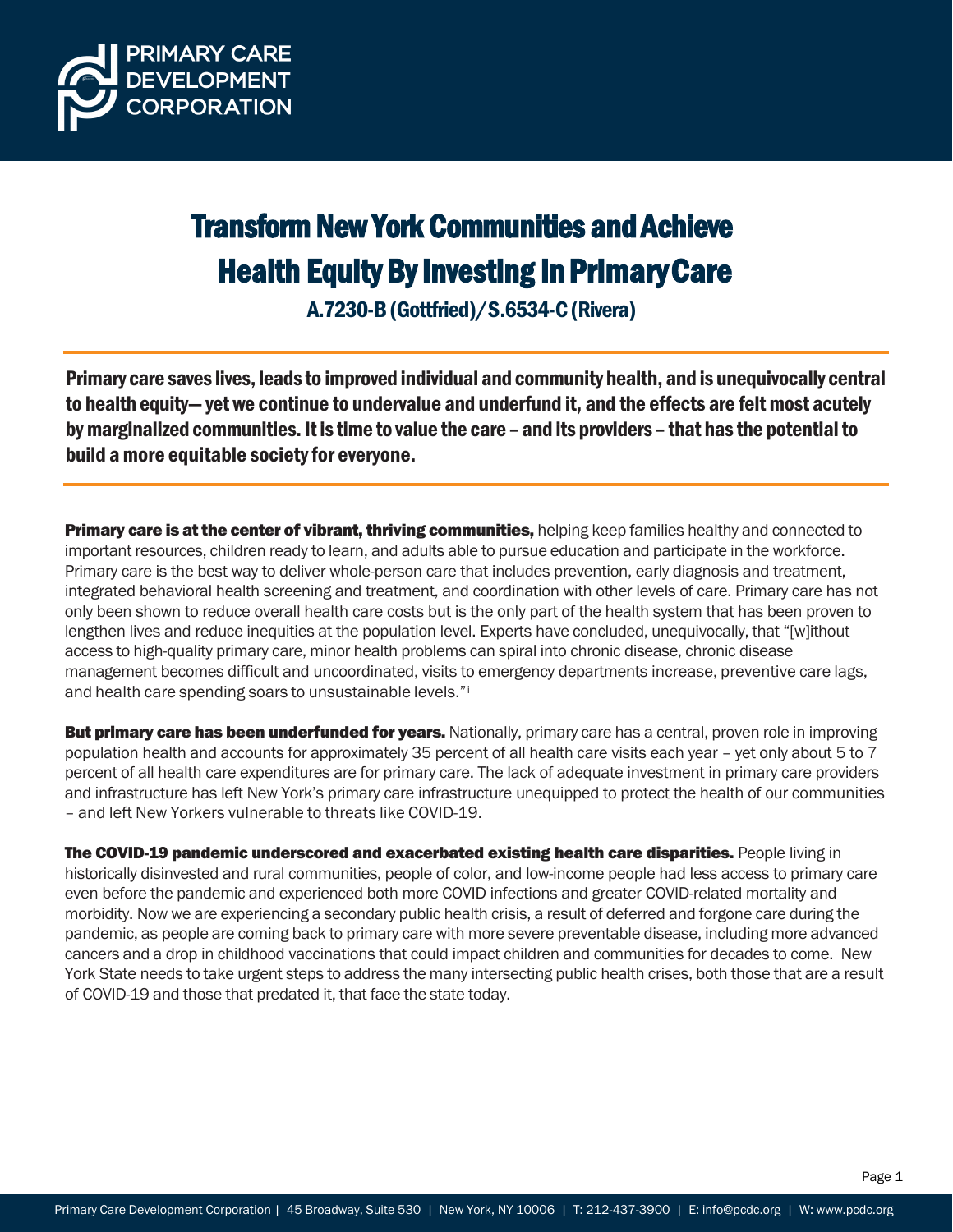

A7230-B (Gottfried)/S6534-C (Rivera) would convene a collaborative of expert stakeholders to:

- Define primary care for the purposes of measuring spending
- Oversee the collection of spending data from all payers across New York State
- **Publish a report on current primary care spending**
- **Provide recommendations to gradually increase the proportion of health care spending that goes to** primary care across all payers in the state

## The Impact of Increasing Investment in Primary Care (A7230-B/S6534-C)

### Increased Access to Primary Care Would Improve Health Equity

- Access to primary care is a key social determinant of health.<sup>[ii](#page-3-1)</sup> Primary care services, particularly those delivered in community-based[iii](#page-3-2) settings, have been proven[iv](#page-3-3) to reduce socioeconomic health disparities, but barriers to access, including insufficient coverage or funding, can result in poor utilization of primary care and poor health outcomes.[v](#page-3-4)
- Increased investment in primary care has the potential to improve health equity in a variety of ways, including making care more accessible, increasing the number of providers, and supporting those providers to provide integrated ser[vi](#page-3-5)ces most needed in underserved communities.<sup>vi</sup>

#### Increased Access to Primary Care Improves Health Outcomes

• Regular access to primary care is associated<sup>[vii](#page-3-6)</sup> with positive health outcomes, especially when addressing common chronic conditions such as diabetes, asthma, and heart disease. An increase[viii](#page-3-7) of just one primary care physician per 10,000 people can generate 5.5% fewer hospital visits, 11% fewer emergency department visits, and 7% fewer surgeries.

#### Investment in Primary Care Would Help Address the Shortage of Primary Care Providers

- There is a growing shortage of primary care providers in many communities across the country, [ix](#page-3-8) including in New York.<sup>[x](#page-3-9)</sup> Increased payment to primary care providers for their services can incentivize more clinicians to specialize in primary care and reduce the chance of burnout that results in e[xi](#page-3-10)ts from the workforce.xi
- An increase in primary care spending could allow providers to bring in more staff and technology to help with administrative tasks so they can spend more facetime with patients and focus on providing the care they were trained for, decreasing burnout and improving patient care.[xii](#page-3-11)

#### Increased Access to Primary Care Would Enhance COVID-19 Resiliency Efforts

- Many of the same neighborhoods that have suffered from underinvestment in primary care are low-income neighborhoods of color that lack overall resources and have been impacted by systemic racism, such as redlining and other harmful policies. These neighborhoods have suffered high rates of COVID-19 infections<sup>[xiii](#page-3-12)</sup> and deaths and experience higher rates of chronic disease.[xiv](#page-3-13)
- The confluence of disease burden, limited access to care, and low socioeconomic status continues to widen health inequities that will further grow without increased investment in primary care.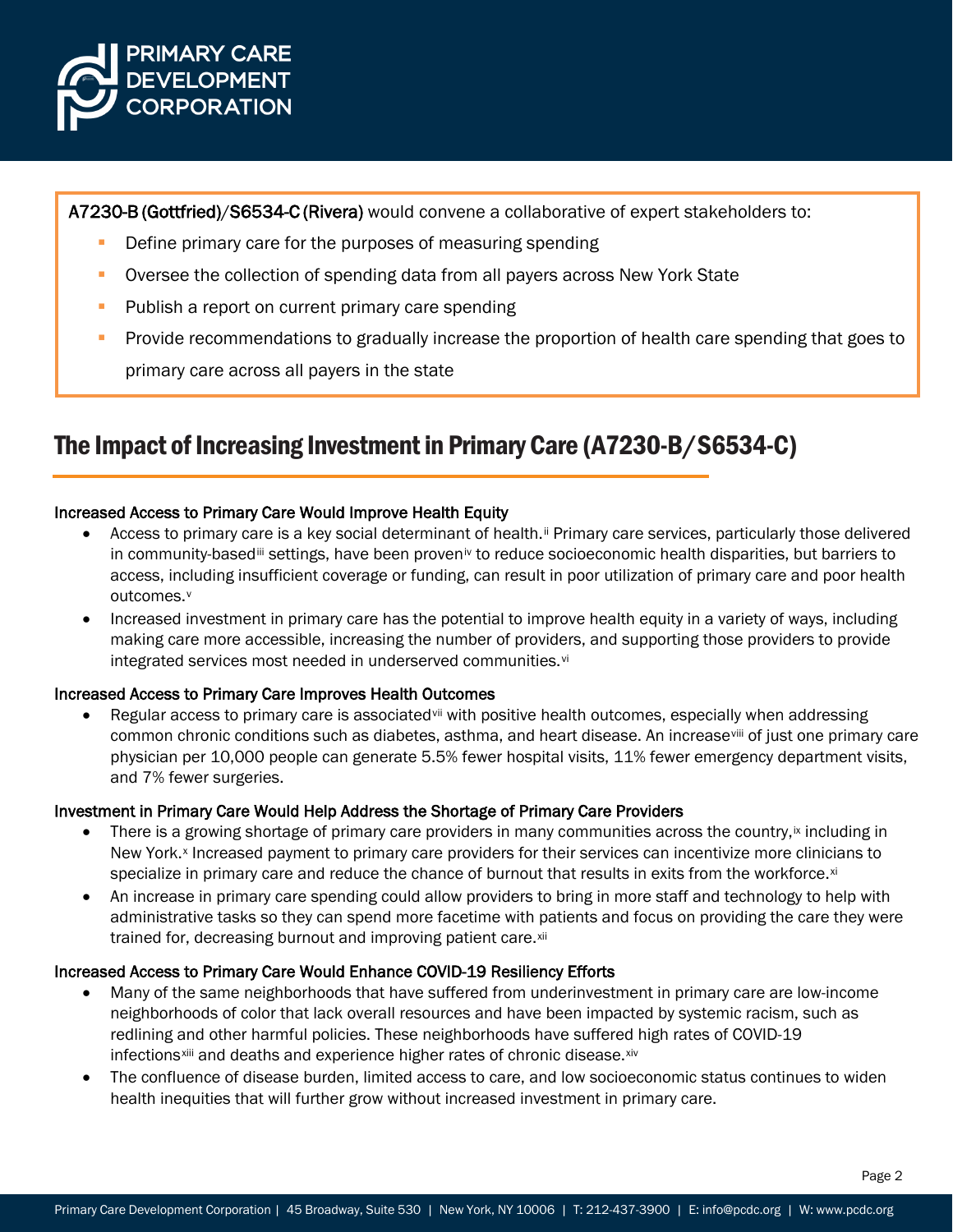

#### Increased Access to Primary Care Would Lower Overall Health Care Costs

• Primary care helps prevent, identify, and treat diseases before they become more serious and more difficult to treat – which is more costly to both the patient and the health care system – and difficult to treat. Increasing access to timely, culturally competent, preventive services through primary care is critical to helping New Yorkers attain their highest possible level of health and protecting them from the high costs of advanced disease and emergency care.[xv](#page-3-14)

#### Increased Access to Primary Care Would Decrease Rates of Avoidable Hospitalizations

• By investing in primary care, we can increase care transition and coordination efforts to reduce preventable hospitalization and readmission rates. Many experts have proposed[xvi](#page-3-15) expanding the role of primary care to allow providers to integrate care across different sectors of the health system, ultimately increasing the system's capacity to provide comprehensive and coordinated care and lowering rates of avoidable hospital admissions.

#### Increased Access to Primary Care Could Reduce Uncompensated Hospital Care

• Investment in community-based primary care, including Federally Qualified Health Centers, will expand and strengthen their ability to provide primary care to under- and un-insured populations, mitigating the need for those who cannot afford it to seek care at a hospital. Literature shows health center use to be associated with a lower rate of potentially avoidable acute care utilization<sup>[xvii](#page-3-16)</sup> across pat[i](#page-3-17)ent populations and payer types.<sup>xviii</sup> Some studies have shown that, particularly among uninsured populations, more primary care clinics in closer proximity to each other increase access and reduce reliance on emergency departments and acute care.[xix](#page-3-18),[xx](#page-3-19),[xxi](#page-3-20)

#### Across the Country, Public Health Officials Agree It's Time to Invest in Primary Care

To date, **at least ten states<sup>xii</sup> have taken steps to understand and increase investment in primary care** through care."<sup>xxiii</sup> legislation or regulations. Indeed, one of the core conclusions of the landmark 2021 report on primary care from the National Academies of Sciences, Engineering, and Medicine is that States should implement primary care payment reform by, among other things, "increasing the overall portion of health care spending in their state going to primary

> It is time for New York State to step up and prioritize primary care. Enact A.7230-B (Gottfried)/S.6534-C (Rivera).